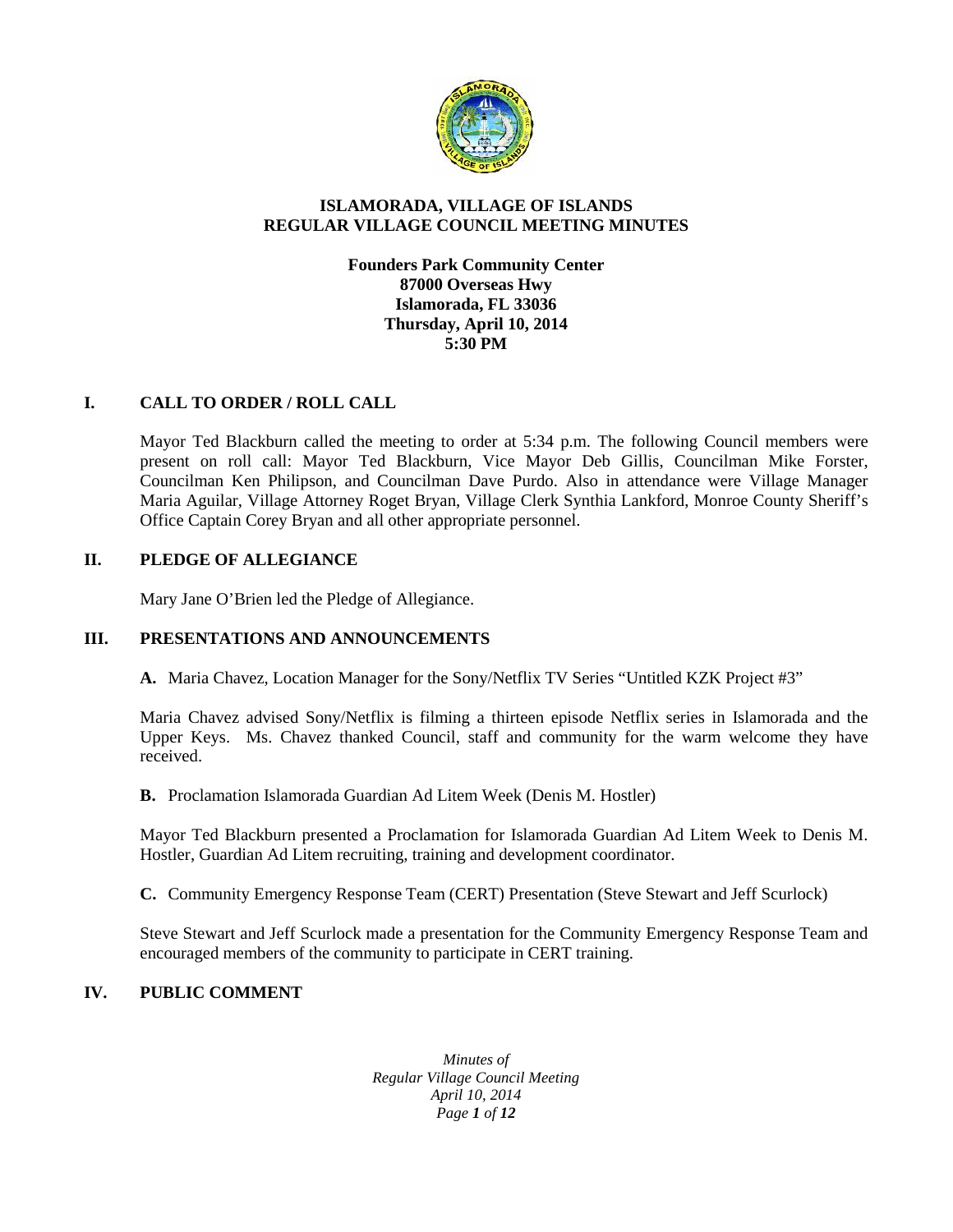Van Cadenhead requested printed Agenda books be available for members of the public and suggested Council meetings are broadcast on all cable and satellite services in Islamorada.

David Carey advised Council there are no wheel chair accessible docks in the Village.

#### **V. AGENDA: Request for Deletion / Emergency Additions** None.

## **VI. CITIZENS' ADVISORY COMMITTEE UPDATES**

**A.** Workforce/Affordable Housing Citizens' Advisory Committee

Chairman Barry Wray announced the thirty six unit Wet Net Affordable Housing Development celebrated its grand opening earlier this week. The Workforce/Affordable Housing Citizens' Advisory Committee investigated three lots from the Village lot inventory for development by Habitat for Humanity. Chairman Wray requested Council direct staff to bring forward a Resolution for a low income mortgage assistance program.

## **VII. VILLAGE MANAGER REPORTS AND UPDATES**

**A.** Biological Assessment of the Properties Proposed for Development of Affordable Housing **TAB 1** by Habitat for Humanity

Director of Planning Cheryl Cioffari presented the staff report and requested direction from Council.

Vice Mayor Deb Gillis requested clarification on the size of lot 51 Harbor Drive; the lot is 9,750 square feet with 3,900 square feet of disturbed area.

Councilman Dave Purdo advised he is recusing himself from the discussion as he is a homeowner in Plantation Lake Estates, adjacent to lot 51 Harbor Drive.

Councilman Ken Philipson indicated lots donated to the Village should remain in Village ownership.

Councilman Mike Forster suggested locating a more suitable lot for development of affordable housing

Mayor Ted Blackburn stated that a biological assessment should be completed for all properties in the Village inventory to identify lots that could be used for affordable housing.

Mayor Ted Blackburn opened public comment.

Linnea Sheets spoke in opposition of ROGO lots being used for development.

Carl Wright advised lot 51 Harbor Drive is important as a noise buffer from the highway and Founders' Park.

Priscilla Ardreux stated dedicated lots should remain conservation lands.

Phyllis Mitchell examined the hammock at lot 51 Harbor Drive and believes is to be high quality hammock.

> *Minutes of Regular Village Council Meeting April 10, 2014 Page 2 of 12*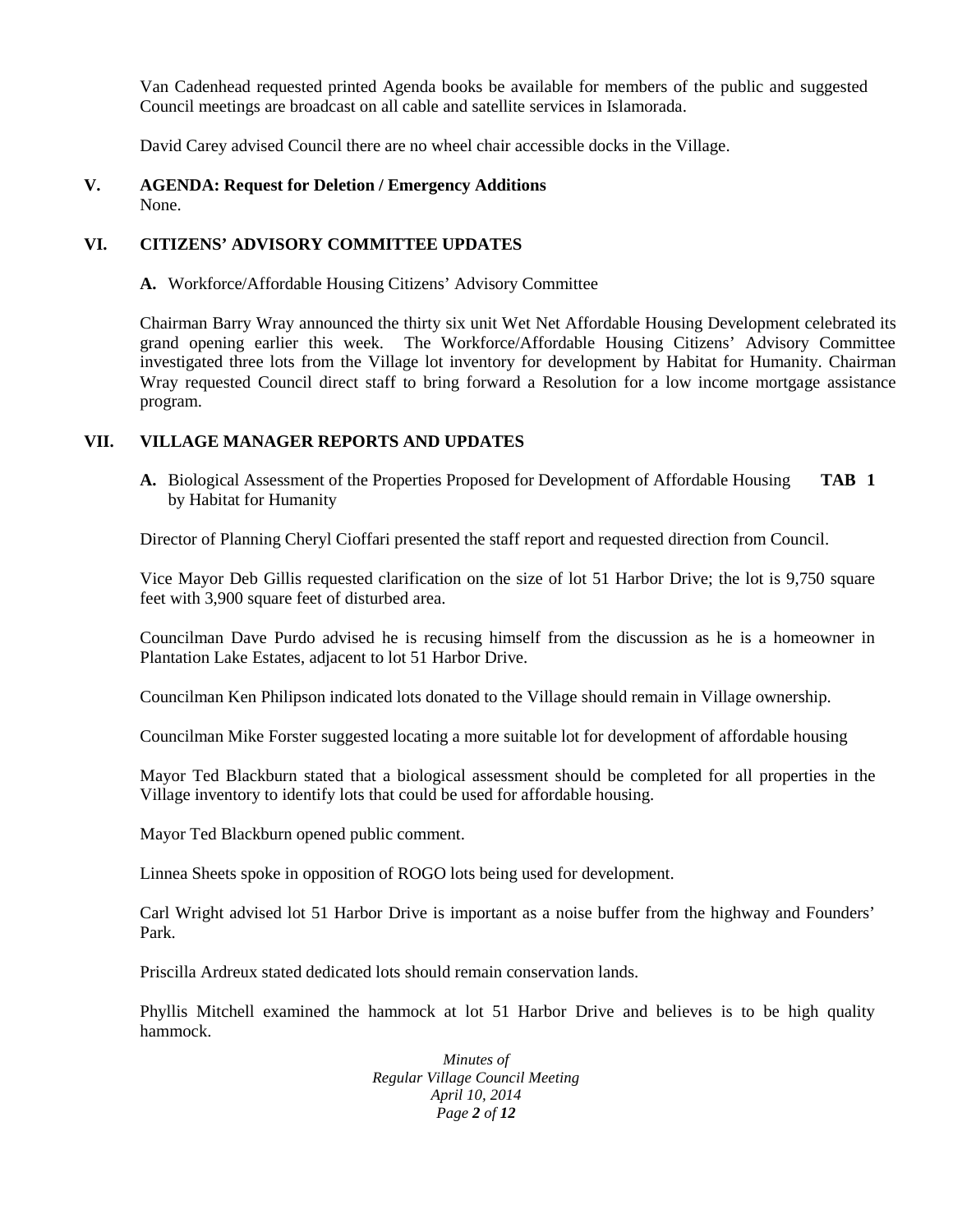Captain Ed Davidson spoke against using dedicated properties for development.

Van Cadenhead stated dedicated lots are for conservation and preservation.

Denise Downing encouraged Council to preserve green space.

Barry Wray advised Habitat for Humanity will likely chose another project to proceed forward and encouraged Council to consider reorganizing a Land Acquisition Committee.

Councilman Ken Philipson commended the Workforce/Affordable Citizens' Advisory Committee for the projects they are involved in.

Mayor Ted Blackburn closed public comment.

Director of Planning Cheryl Cioffari clarified that the direction to staff is to discuss limiting uses for property donated, amending the code to provide criteria when a lot is donated to the Village and develop a clear in-take procedure to specify if the lots would be dedicated to conservation or used for affordable housing.

Vice Mayor Deb Gillis requested a discussion item under Mayor/Council Communications for a mortgage assistance program.

**B.** CityView Update

Village Manager Maria Aguilar reported that consultants Calvin Giordano are assisting staff to assess City View. Staff continues to work remotely with the technology consultants to facilitate the review of the Village needs and implementation requirements. A site visit is planned and the consultants' recommendations will be presented at the first Council meeting in May.

#### **VIII. CONSENT AGENDA**

(All items on the Consent Agenda are considered routine by the Village Council and will be approved by one motion. There will be no separate discussion of these items unless a Councilmember so requests, in which event, the item will be moved to the Main Agenda.)

**A.** Minutes: **TAB 2**

October 10, 2013 Regular Village Council Meeting

October 23, 2013 Special Call Village Council Meeting

November 14, 2013 Regular Village Council Meeting

March 13, 2014 Regular Village Council Meeting

March 20, 2014 Regular Village Council Meeting

*Minutes of Regular Village Council Meeting April 10, 2014 Page 3 of 12*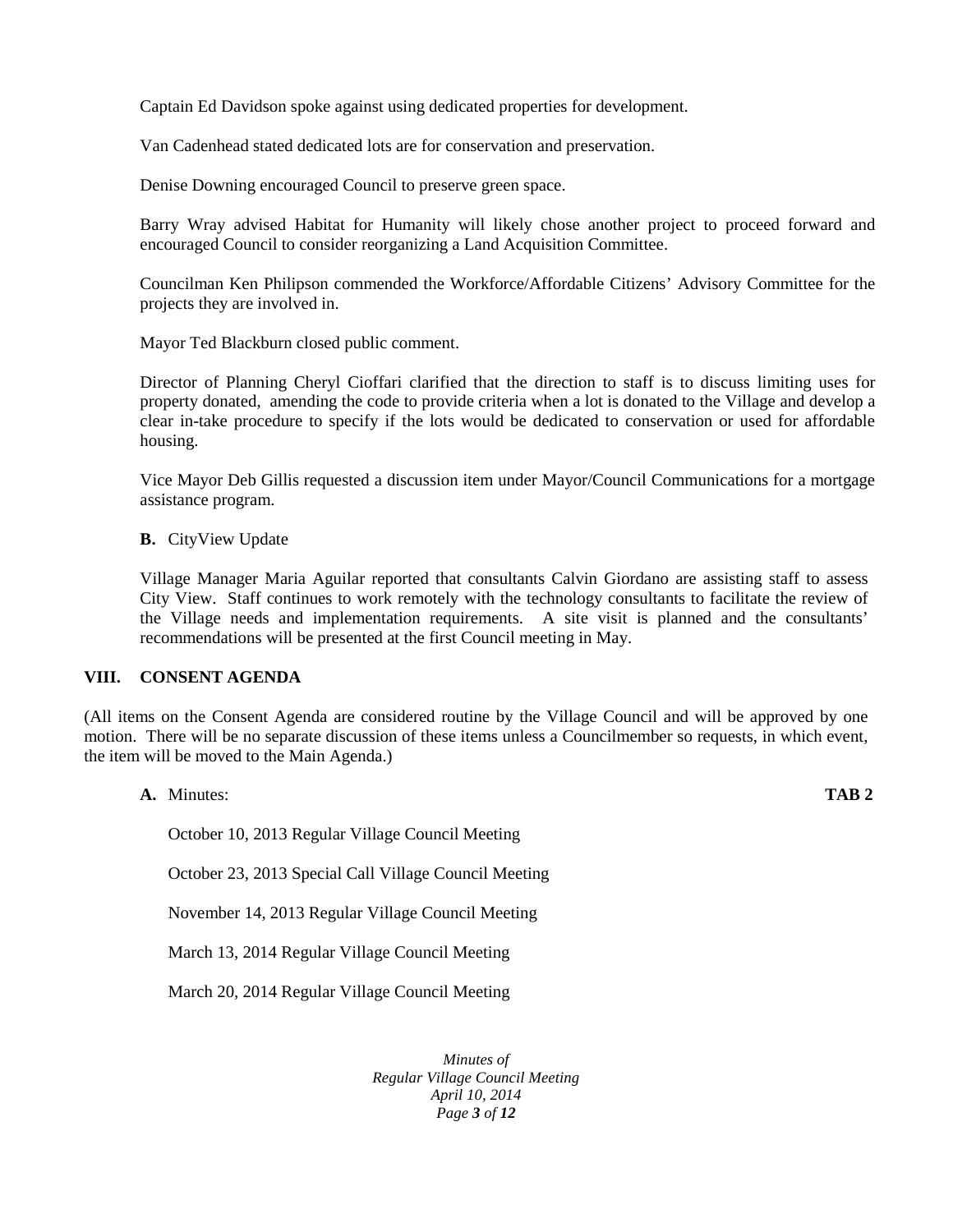Councilman Ken Philipson made a motion to approve the Consent Agenda; Councilman Dave Purdo seconded the motion. Council voted all in favor. The motion passed 5-0.

## **IX. WASTEWATER MATTERS**

#### **A.** Wastewater Project Update

Wastewater Utility Director Greg Tindle advised the Village has closed on the property for the Upper Matecumbe pump station; the closing for the Lower Matecumbe Key station will occur at the end of the month.

#### **B.** Discussion Regarding Grinder Pump Program

Tom Brzezinski presented a power point entitled "Residential Grinder Pump Program Update". The goal of this program is to establish equity between residents connecting to a vacuum sewer and residents connecting to a low pressure system. The Village will furnish, install and maintain a grinder pump station on a single family residential property that was assigned 1 EDU and have not opted out of the Village's waste water program. The resident is responsible for providing an easement; electrical service, installation of the lateral line and making the final connection to the home.

Tom Brzezinski presented Council with estimated costs for residential units from 1 EDU up to 4 EDUs, as well as the possibility of additional connections for structures greater than 4 EDU.

Councilman Mike Forster stated the costs associated with the connecting households to the wastewater system should be equitable for all residents.

Councilman Ken Philipson would support the Village absorbing the costs of grinder pump installation for the 1 – 4 EDU category and noted there is a savings to residents in multi-family residences, as they can split the cost of running the lateral line.

Vice Mayor Deb Gillis supports the  $1 - 4$  EDU category; and stated larger developments have on-site treatment facility and staff to maintain their systems.

Tom Brzezinski advised Council that a notice to proceed must be issued to the contractor by June 1, 2014 in order to meet construction deadlines.

Vice Mayor Deb Gillis made a motion to accept the  $1 - 4$  EDU category as part of the Village's expense. Councilman Ken Philipson seconded the motion.

Mayor Ted Blackburn opened public comment.

Larry Barr inquired about the required distance from the house to the connection point

Tom Brzezinksi advised the grinder pump should be installed as close to the house as possible to minimize costs of installing the electrical panel and making the connection.

Patty Silver spoke against using grinder pumps.

Councilman Ken Philipson advised life of grinder pump is 5-20 years, if maintained properly.

*Minutes of Regular Village Council Meeting April 10, 2014 Page 4 of 12*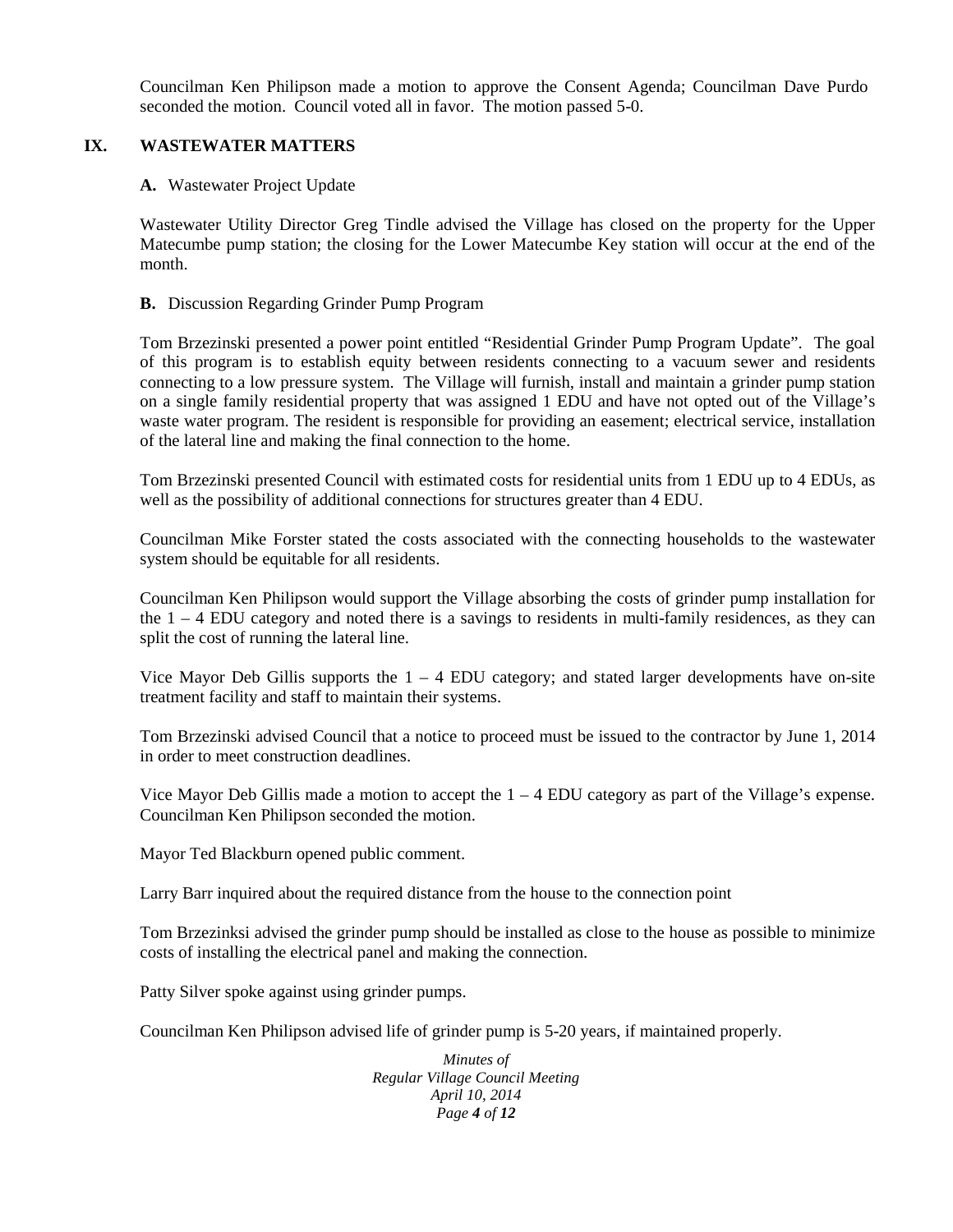Robert Silk inquired on the number of EDUS's in  $1 - 4$  EDU category and the DEP requirements.

Tom Brzezinski replied the Village has the responsibility to operate and maintain the home owner's individual connection point.

Lori Balla, Sand Pebbles resident and Condo Association President shared information regarding the permitting process for residents who have more than one building on their property.

Van Cadenhead urged council to have a maintenance program made up of Village staff to maintain and install pumps.

Stan Margulies suggested Council come back with this issue after further consideration.

Bryan McCormick from 3<sup>rd</sup> Generation Plumbing inquired about the technical aspects of the grinder pump installation.

Mayor Ted Blackburn closed public comment.

Councilman Mike Forster requested Council move forward on including all residential properties in the grinder pump program with the option of eliminating one of the options when the change order comes to Council for approval.

Vice Mayor Deb Gillis withdrew her motion to accept the  $1 - 4$  EDU category as part of the Village's expense.

Tom Brzezinski stated he could prepare the change order with both the 1 – 4 EDU category and the over 4 EDU category; Village Council would have the option of removing an option at the time the change order is brought forward.

Vice Mayor Deb Gillis inquired about costs for commercial properties.

Mayor Ted Blackburn stated that decision had been made on commercial properties; but would be amiable to reopening the discussion.

Tom Brzezinski clarified the change order for grinder pumps would be brought to Village Council the first meeting in May.

Tom Brzezinski continued his power point presentation an advised the second issue was the installation of service laterals. Mr. Brzezinski recommended the contractor install the service lateral at the time of the grinder pump installation. The homeowner would be billed by the Village for the cost of installation of the service lateral.

Vice Mayor Deb Gillis and Councilman Dave Purdo expressed support for the contractor to install the lateral installation.

Councilman Ken Philipson also supported the lateral installation as long as local contractors are used.

Mayor Ted Blackburn inquired if Tom Brzezinski had enough direction. He concurred.

*Minutes of Regular Village Council Meeting April 10, 2014 Page 5 of 12*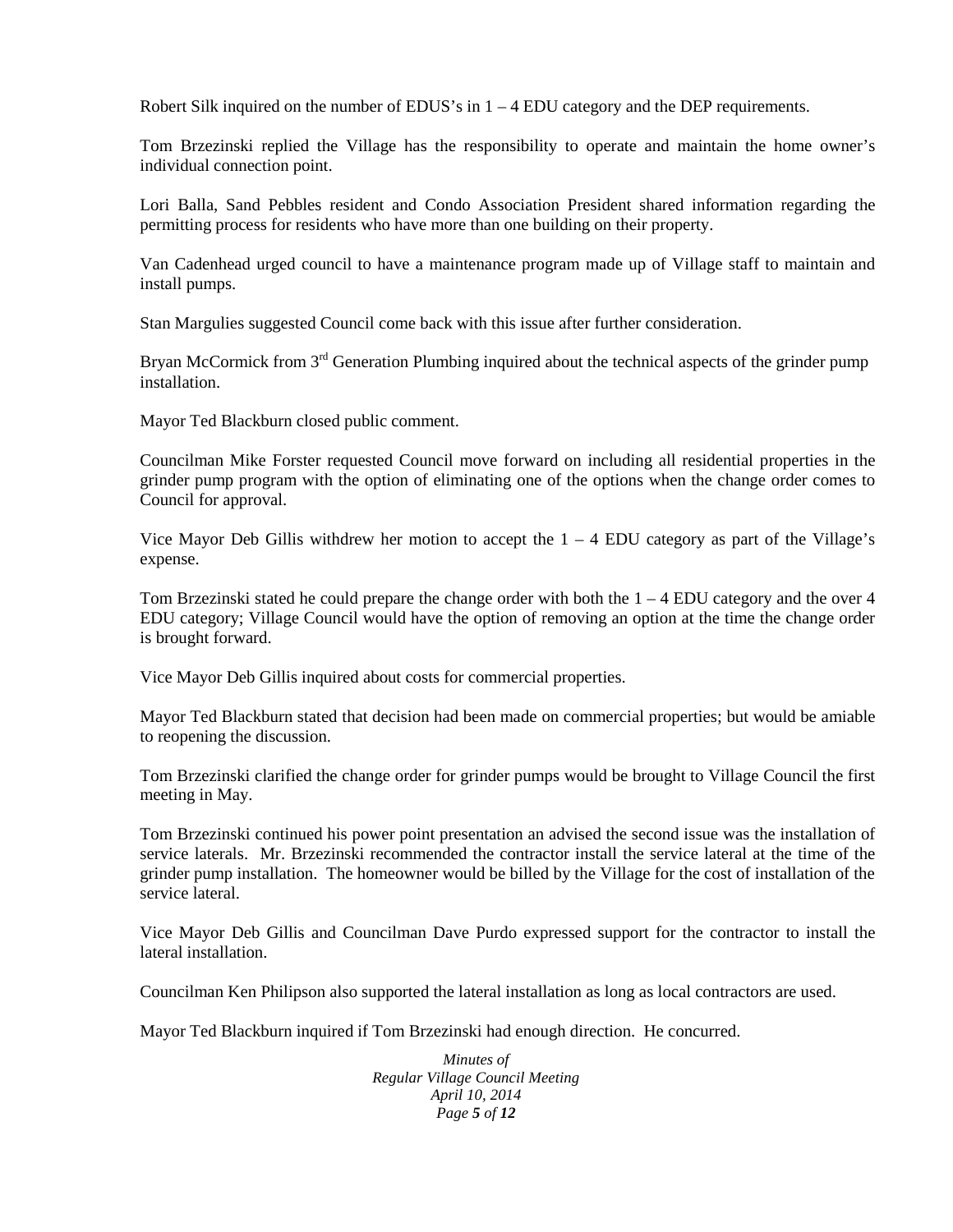## **X. ORDINANCES**

**A.** First Reading –Ordinance Amending the Comprehensive Plan Policy 5-1.2.13:10(D) to **TAB 3** Remove Special Approval Allowing a Variance to Extend Docks Beyond the Size Limitations

Village Attorney Roget Bryan read the title of the Ordinance. Principal Planner Jeff Stuncard presented the staff report recommending that Council pass the Ordinance on first reading.

Councilman Mike Forster spoke against removing the administrative variance process from the code; the administrative variance is at the discretion of the Director and Planning and should only come to Village Council if appealed.

Councilman Ken Philipson stated constituents applying for an administrative variance for a long dock should apply at the Village first, before seeking approval from the DEP and Army Corps.

Councilman Dave Purdo stated although he does not like long docks they are a necessity for some property owners.

Vice Mayor Deb Gillis agreed the long docks variance should remain in the Code and would like to see a requirement for two surveys. Vice Mayor Gillis agreed that the administrative variance should only come before Council if appealed.

Director of Planning Cheryl Cioffari advised when a surveyor signs the survey they are certifying the accuracy of the information. Constituents are encouraged to apply with the Village, Army Corps and DEP simultaneously, but the Village cannot require a property owner to do so. Ms. Cioffari confirmed the Director of Planning can approve an administrative variance, and such variance would come to Village Council only as an appeal.

Mayor Ted Blackburn opened public content.

Patty Meroni spoke against an application for a six hundred and twenty nine foot long dock.

Captain Ed Davidson stated the four foot rule was never intended as a standard for minimum water depth, residents can utilize marinas and boat ramps instead of constructing long docks.

Van Cadenhead stated that the marine resources should be protected and Council should disallow the administrative variance.

Don Horton stated that docks create their own biosphere and an application is reviewed by at least fifteen governmental agencies before approval.

Jim Belizzi spoke in support of Mr. Horton's comments and expressed agreement that there should not be a dual survey requirement.

Councilman Mike Forster made a motion to deny the proposed Ordinance; Vice Mayor Deb Gillis seconded the motion. The motion passed 4-1, with Mayor Ted Blackburn voting against.

**B.** First Reading –Land Development Regulation Amendment Regarding Long Dock Variances **TAB 4**

*Minutes of Regular Village Council Meeting April 10, 2014 Page 6 of 12*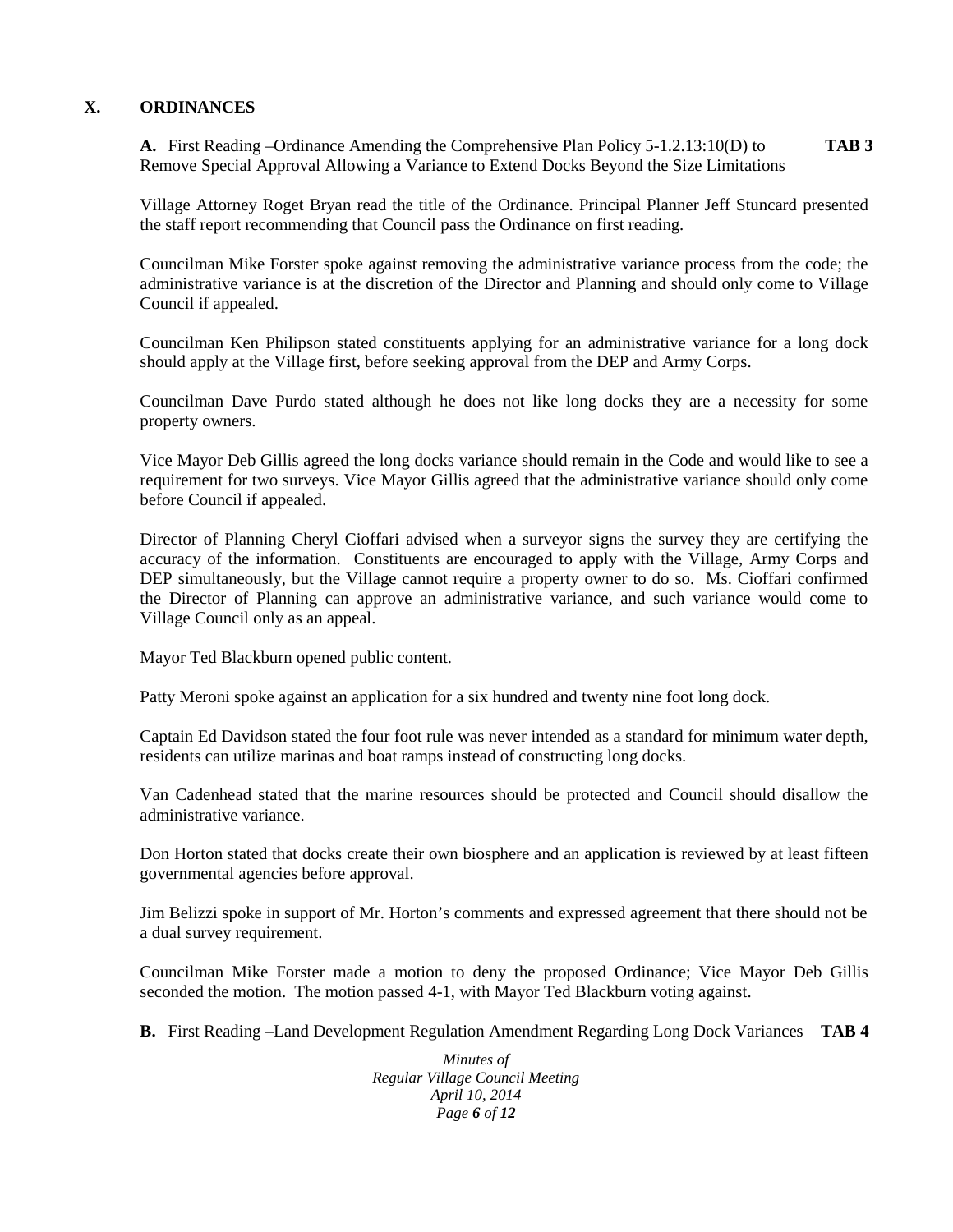Village Attorney Roget Bryan read the title of the Ordinance.

Councilman Mike Forster motioned to deny the proposed Ordinance. Councilman Dave Purdo seconded the motion. Council voted all in favor. The motion passed 5-0

**C.** First Reading – Proposed Revisions to Towing Regulations **TAB 5**

Village Attorney Roget Bryan read the title of the Ordinance and presented the staff report recommending approval on first reading.

Councilman Ken Philipson expressed concern that towing companies do not accept credit cards and suggested signage on private properties indicating only cash payments are accepted.

Village Attorney Roget Bryan stated the wording is as required by Florida Statutes and he would need to investigate adding the wording to the signage and provide that information at second reading.

Mayor Ted Blackburn opened public comment.

Larry Barr suggested the Ordinance require towing companies to accept credit cards.

Van Cadenhead agreed with the stipulation that credit cards should be accepted.

Jim Belizzi stated the Village cannot regulate rates for towing on private property.

Mayor Ted Blackburn closed public comment.

Vice Mayor Deb Gillis motioned to approve. Councilman Mike Forster seconded the motion. Council voted all in favor. The motion passed 5-0.

# **XI. QUASI-JUDICIAL**

None.

#### **XII. RESOLUTIONS**

**A.** Resolution Approving Amendment #3 to State Revolving Fund Loan Agreement #WW882020 **TAB 6**

Village Attorney Roget Bryan read the title of the Resolution. Village Manager Maria Aguilar presented the staff report recommending approval.

Mayor Ted Blackburn opened public comment. No public comment was offered.

Councilman Ken Philipson motioned to approve. Vice Mayor Deb Gillis seconded the motion. Council voted all in favor. The motion passed 5-0.

**B.** Resolution Approving Village Manager's Contract **TAB 7**

Mayor Ted Blackburn thanked Councilman Ken Philipson for negotiating the Village Manager's contact.

*Minutes of Regular Village Council Meeting April 10, 2014 Page 7 of 12*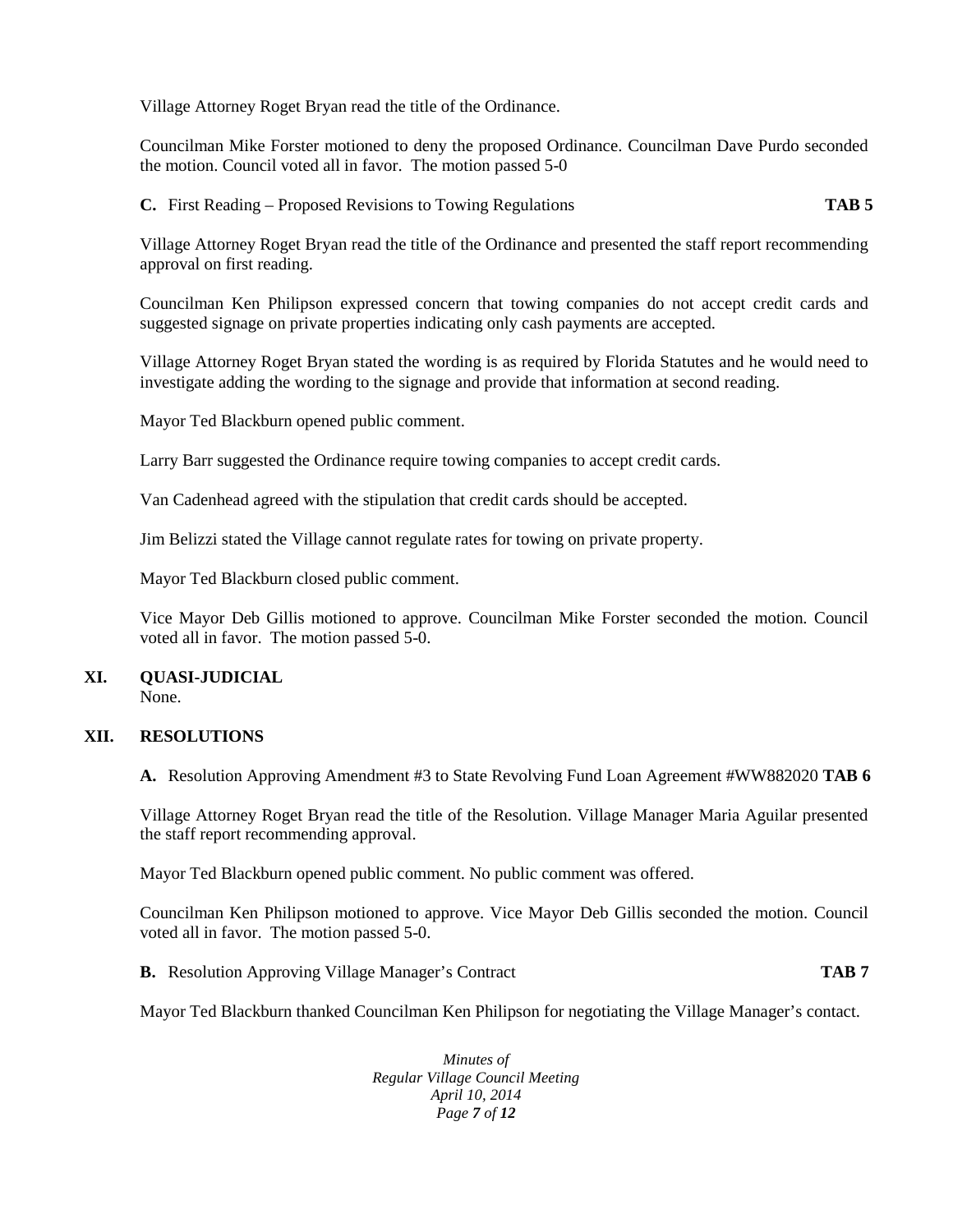Councilman Ken Philipson acknowledged the cooperation of Village Attorney Roget Bryan and Village Manager Maria Aguilar.

Village Attorney Roget Bryan read the title of the Resolution and presented the staff report recommending approval.

Councilman Dave Purdo inquired about a car allowance for the Village Manager.

Councilman Ken Philipson advised Ms. Aguilar would take the standard IRS mileage reimbursement and a signing bonus after a ninety day positive review in lieu of a car allowance.

Mayor Blackburn opened public comment.

Jim Belizzi expressed his support for Village Manager Maria Aguilar and congratulated her on the new position.

Mayor Ted Blackburn closed public comment.

Councilman Ken Philipson motioned to approve. Vice Mayor Deb Gillis seconded the motion. Council voted all in favor. The motion passed 5-0.

# **XIII. MOTIONS**

None.

#### **XIV. MAYOR / COUNCIL COMMUNICATIONS**

**A.** Discussion Regarding Allowing Golf Carts on Village Roadways

Councilman Ken Philipson spoke in support of legalizing the use of golf carts on all Village roadways.

Councilman Purdo stated there are too many safety concerns for use of golf carts on the Old Highway.

Mayor Ted Blackburn advised neighborhoods could meet a criteria to approve use of golf carts, but all due diligence would be required as it was in Port Antigua.

Mayor Blackburn opened public comment.

Larry Barr spoke against the item.

Mayor Ted Blackburn closed public comment.

**B.** Discussion Regarding an Ordinance Prohibiting Possession and Sale of Synthetic Drugs (Councilman Ken Philipson)

Councilman Ken Philipson opened the discussion on synthetic drugs and recommended a five hundred dollar penalty per packet for dispensing synthetic drugs in the Village.

> *Minutes of Regular Village Council Meeting April 10, 2014 Page 8 of 12*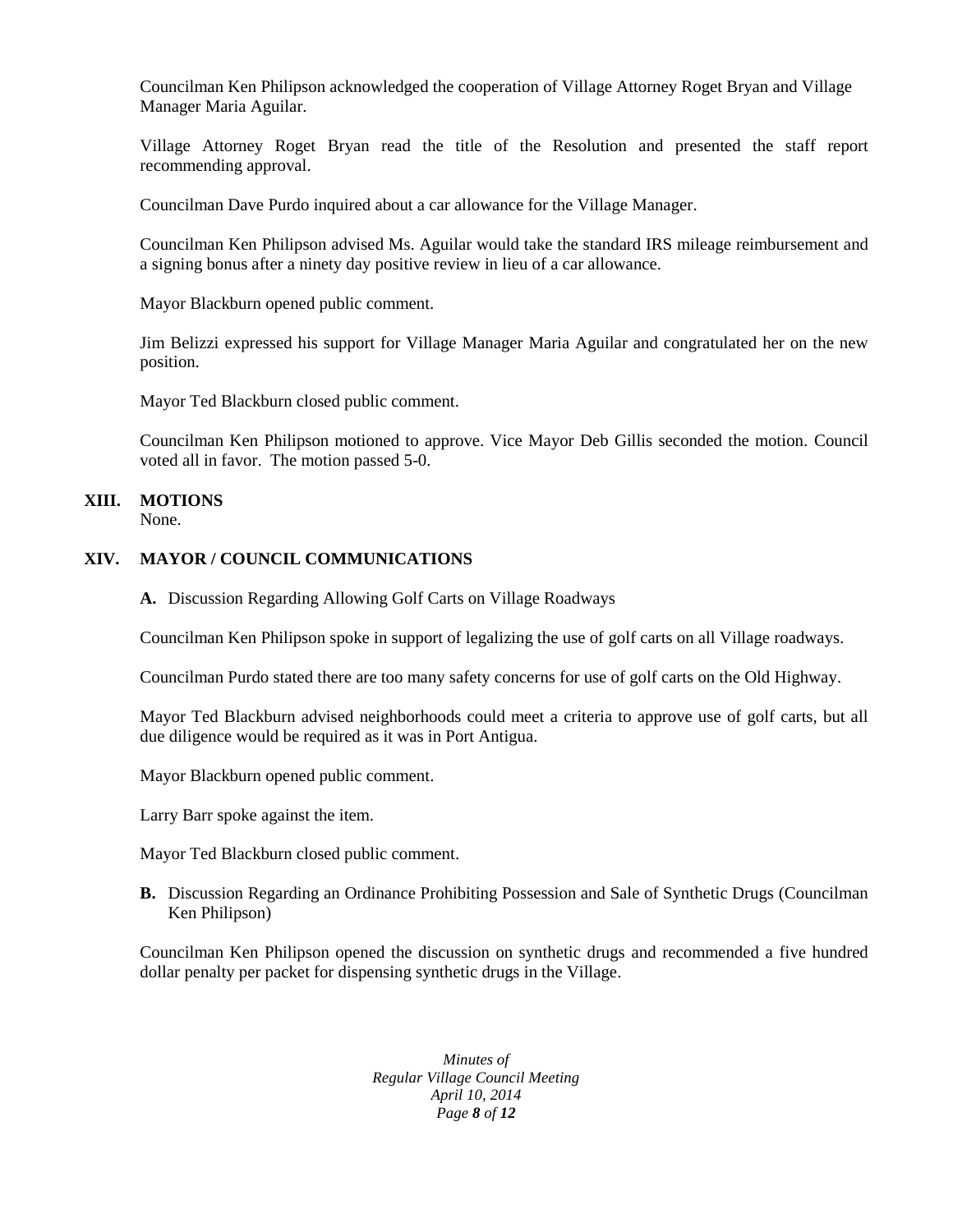Captain Corey Bryan stated last year a special operations unit checked every store in Islamorada and no synthetic drugs were found. Captain Bryan advised as new synthetic chemical compounds are created ongoing legislation must address their narcotic qualities.

Councilman Mike Forster suggested looking at another municipality or the Florida League of Cities for an ordinance.

Vice Mayor Deb Gillis questioned if there was already a drug ordinance on the books in Islamorada or whether the Village relying on state statutes.

Captain Corey Bryan stated that it was state statute.

Village Attorney Roget Bryan stated he will compile the information that Councilman Philipson has acquired from the League and bring the information back to Council.

Mayor Ted Blackburn opened public comment

Larry Barr stated manufacturers change the composition of synthetic drugs which changes whether they are illegal.

Mayor Ted Blackburn closed public comment.

**C.** Discussion Regarding U.S. 1 Toll

Mayor Ted Blackburn advised Monroe County does not currently support an initiative for a U.S. 1 toll.

Mayor Ted Blackburn inquired regarding the direction given to staff to make recommendations on code enforcement.

Village Attorney Roget Bryan advised there had been some internal discussions on the process. The Village Manager and Village Attorney need the opportunity to identify issues and bring back the information to Council.

Mayor Ted Blackburn would like to see more proactive code enforcement.

Councilman Ken Philipson motioned to extend the meeting 30 minutes. Village Manager Maria Aguilar expressed concern that directing code officers begin to increase citations might give the impression the Village is trying to generate revenue.

Village Attorney Roget Bryan stated there are a number of ways to achieve compliance and it is important to educate the public about Village ordinances.

Vice Mayor Deb Gillis requested that staff do the research and bring the information back to Council in a reasonable time frame.

Mayor Ted Blackburn opened public comment.

*Minutes of Regular Village Council Meeting April 10, 2014 Page 9 of 12*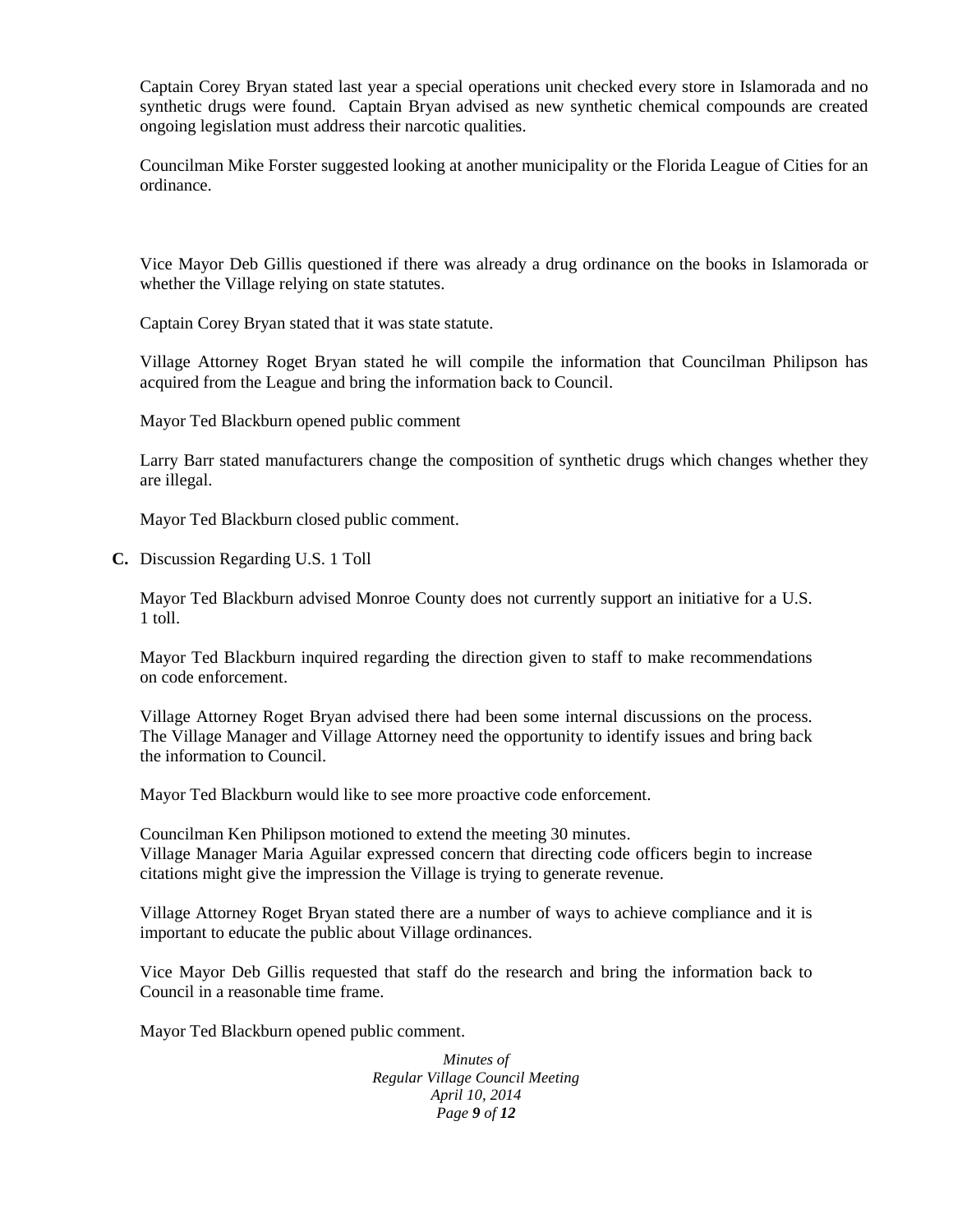Jim Belizzi stated that the Village must enforce code equally amongst the population and recommended forming an appeals board.

Mayor Ted Blackburn closed public comment

**D.** Discussion Regarding Snake Creek Drawbridge

Councilman Mike Forster stated the bridge opens too often snarling traffic in Islamorada. Councilman Forster would like to see the municipality regulate the schedule of opening the Snake Creek bridge and have enforcement of vessels not taking outriggers down to pass under the bridge.

Mayor Ted Blackburn advised at this time the Coast Guard decides the schedule on which the bridge opens and suggested contacting our Congressman to assist resolving the problem.

Councilman Mike Forster asked Captain Corey Bryan if FDOT had a camera on the bridge. Captain Bryan affirmed the data from that camera would illustrate the traffic problem.

Captain Corey Bryan stated the bridge tender is responsible to ensure vessels are dropping their outriggers, document any vessels that do not comply and cite the captains for the violation

Councilman Ken Philipson stated that he emailed the head of the FDOT regarding the bridge issue and plans a meeting next week.

Councilman Forster would like to bring closure this issue and determine if the Village can regulate the bridge opening schedule.

Mayor Ted Blackburn opened public comment.

Larry Barr suggested looking into restricting the bridge opening window, especially at 5:00 p.m.

Mayor Ted Blackburn closed public comment.

Vice Mayor Deb Gillis stated that WAHCAC requested staff work on a Mortgage Assistance Program like the City of Marathon's program. Council gave direction for staff to move forward with a Mortgage Assistance Program.

Councilman Mike Forster wished Stu Bautz a happy birthday.

Councilman Dave Purdo congratulated John Sutter on being elected to the Indiana Hall of Fame.

# **XV. VILLAGE ATTORNEY / VILLAGE MANAGER COMMUNICATIONS**

#### **A.** Report on White Marlin Beach

Village Attorney Roget Bryan advised that while in Tallahassee he met with representatives from FWC regarding the issues occurring on White Marlin Beach and had subsequent follow up discussions with Major Moore, the head of the Boating Waterway Section. The complaints have been of an on-going nature of noise, the number of boats, the manner the boats have been docking, and the behavior of

> *Minutes of Regular Village Council Meeting April 10, 2014 Page 10 of 12*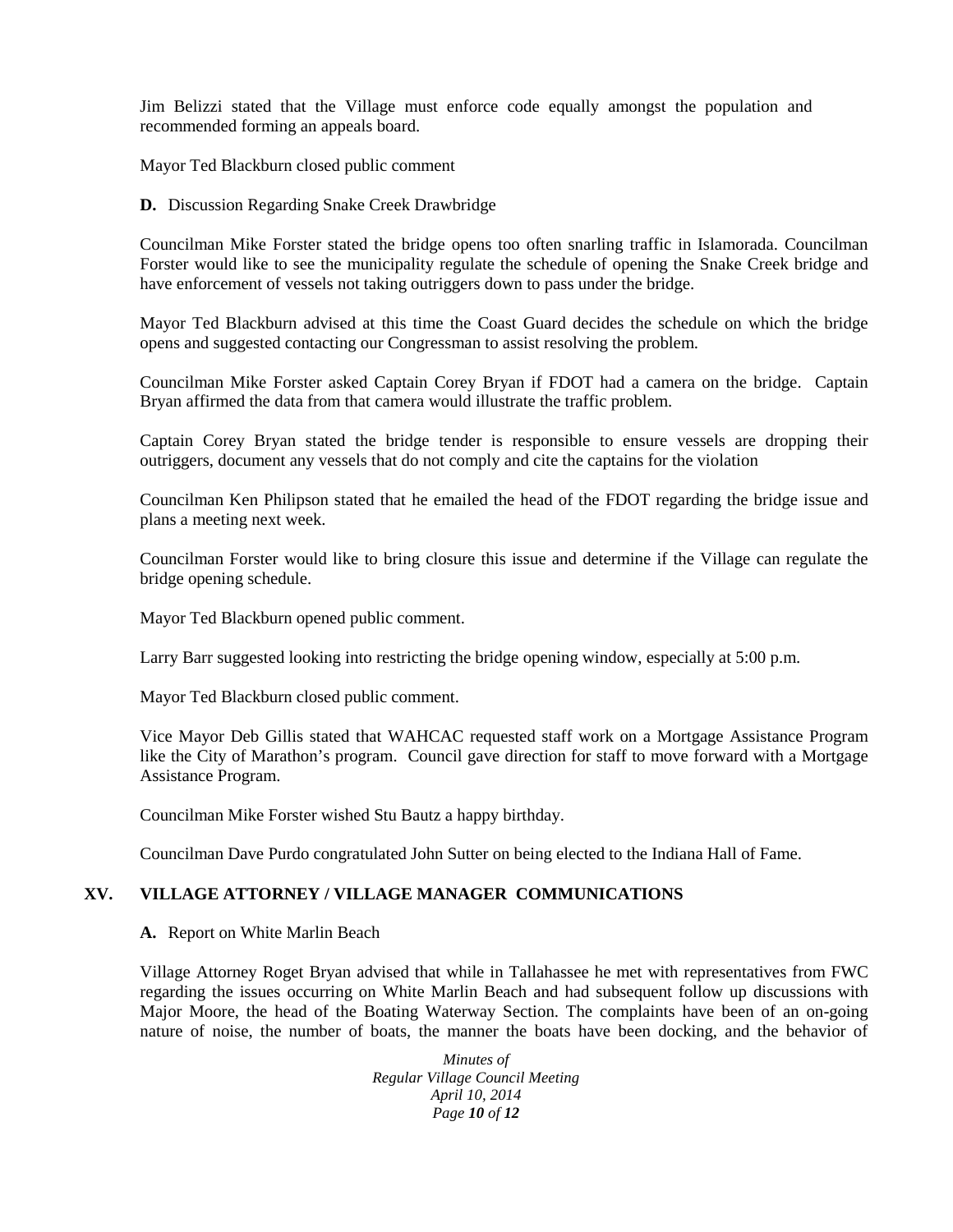boaters. FWC has not encountered another situation with the unique variables of White Marlin Beach. Mr. Bryan advised the beachfront in the affected area is privately owned and creation of a public bathing area would require some type of shoreline access to the public. With a swim area, some type of vessel exclusion zone would be required. There are categories within a vessel exclusion zone that identify no motorized vessels, manually propelled vessels only and no combustible engine zone. There is nothing in Florida statutes that ideally fits the White Marlin Beach area and there is no precedent that FWC has been able to identify for a swim area not accessible from a shoreline.

Councilman Ken Philipson made a motion to extend the meeting for thirty minutes.

Mr. Bryan continued his report to Council and advised a no anchoring or no mooring zone was not allowed by Florida law and regulations. Mr. Bryan suggested looking for input from the residents regarding creation of a swim area at a requisite distance from the mean high water line, with no boats allowed in that area.

Councilman Mike Forster stated that a swim area had once existed at the White Marlin beach area.

Village Attorney Roget Bryan advised that although an informal swim area had existed historically, the Village was now looking at enacting legislation to establish a swim area and the subsequently enforcing it. Currently the Sheriff's office enforces state statute in the White Marlin beach area. After enacting a municipal ordinance to create legislation the Village would issue citations for a municipal ordinance violation. The Village would be required to have a mechanism in place to prosecute individuals that refuse to pay the citation. The States Attorneys' attorney does not prosecute municipal ordinance violations.

Councilman Ken Philipson recommended a Town Hall Meeting with the Lower Matecumbe Key property owners.

Mayor Ted Blackburn stated Council had significant public input on this matter and Council needed to make a determination on the issue.

Vice Mayor Deb Gillis expressed concern that the citizens in the affected area are not aware of all the consequences of establishing a swim area and would support a Town Hall Meeting for input from the public.

Councilman Mike Forster agreed to a Town Hall Meeting with the Lower Matecumbe Key property owners.

Mayor Ted Blackburn opened public comment.

Jim Belizzi advised the County has a swim zone on Veradaro beach that allows non-motorized vehicles and stated the Village cannot enact legislation forbidding public access to the mean high water mark unless that property is owned by abutting property owner.

Van Cadenhead stated regulations already exist for enforcement of individuals' creating a public nuisance.

Mayor Ted Blackburn closed public comment.

*Minutes of Regular Village Council Meeting April 10, 2014 Page 11 of 12*